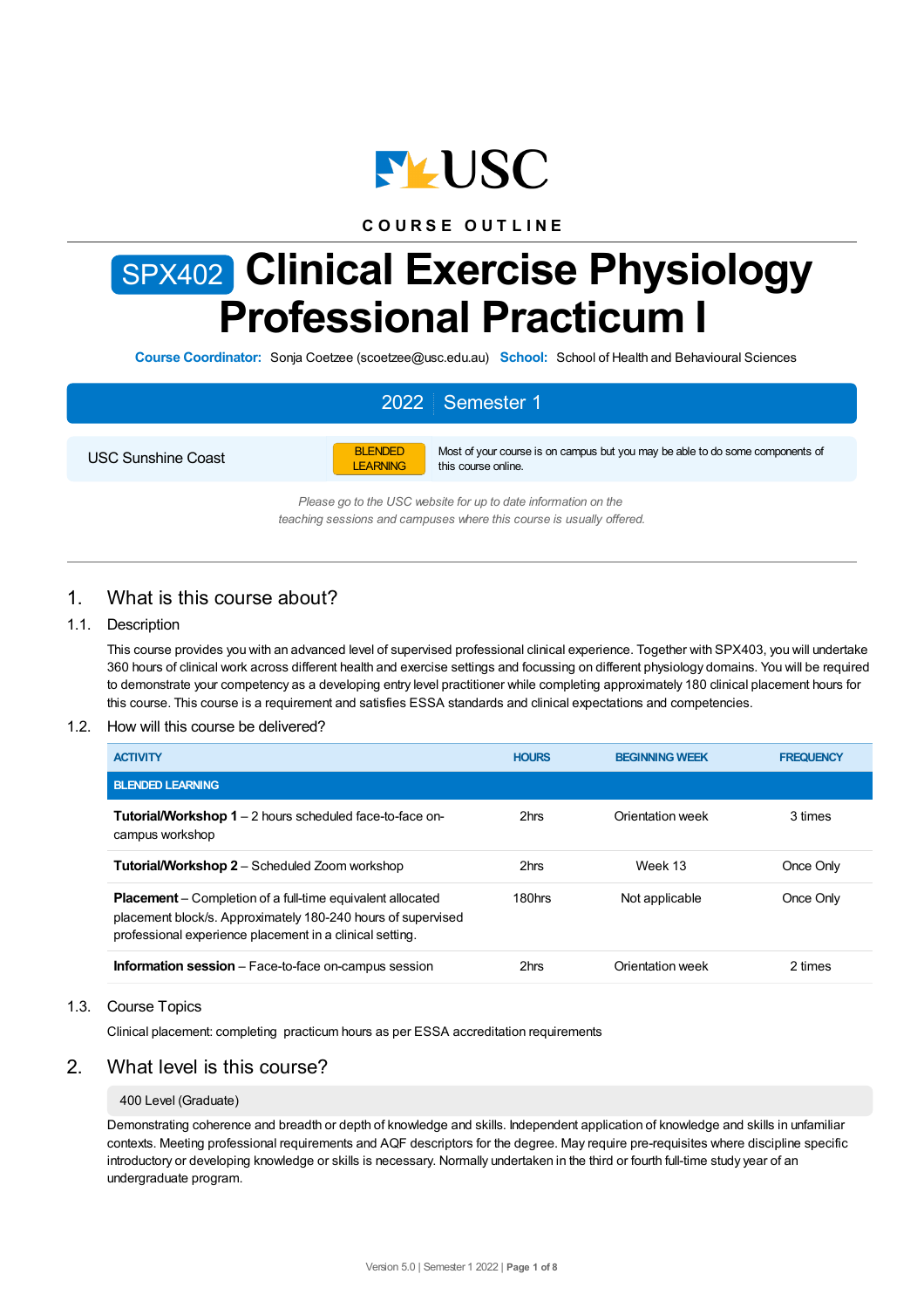# 3. What is the unit value of this course?

24 units

### 4. How does this course contribute to my learning?

|               | <b>COURSE LEARNING OUTCOMES</b>                                                                                                                                         | <b>GRADUATE QUALITIES</b>                                                 |  |
|---------------|-------------------------------------------------------------------------------------------------------------------------------------------------------------------------|---------------------------------------------------------------------------|--|
|               | On successful completion of this course, you should be able to                                                                                                          | Completing these tasks<br>successfully will contribute to<br>you becoming |  |
|               | Demonstrate professional skills in the provision of clinical exercise science services in<br>collaboration with clients.                                                | Engaged                                                                   |  |
|               | Apply evidence and theory to exercise assessment, prescription and delivery, for individuals.                                                                           | Empowered                                                                 |  |
| $\mathcal{A}$ | Assess and reflect on professional skills to develop personal awareness and social responsibility<br>within the placement environment and own professional development. | Engaged                                                                   |  |
|               | Practice within ethical, legal and professional boundaries and demonstrates compliance with the<br>student placement Code of Conduct.                                   | Ethical                                                                   |  |
| ( 5 )         | Demonstrate effective and appropriate skills in communicating information, advice, education and<br>professional opinion to individuals and other health professionals. | Engaged                                                                   |  |
|               | Demonstrate the ability to design, implement, monitor and evaluate exercise and life-style<br>intervention for individuals that is client-centred.                      | Engaged                                                                   |  |

# 5. Am Ieligible to enrol in this course?

Refer to the USC [Glossary](https://www.usc.edu.au/about/policies-and-procedures/glossary-of-terms-for-policy-and-procedures) of terms for definitions of "pre-requisites, co-requisites and anti-requisites".

### 5.1. Pre-requisites

SPX300 and SPX301 and SPX302 and SPX306 and SPX322 and SPX331 and NUT203 and PUB351. No other 100, 200 or 300 level courses are to be completed concurrently with SPX402. SPX410 and/or SPX411

### 5.2. Co-requisites

Not applicable

### 5.3. Anti-requisites

Not applicable

### 5.4. Specific assumed prior knowledge and skills (where applicable)

Not applicable

### 6. How am Igoing to be assessed?

### 6.1. Grading Scale

### Limited Grading (PNP)

Pass (PU), Fail (UF). All assessment tasks are required to be passed for successful completion of the course.

### 6.2. Details of early feedback on progress

In week 3 of placement you are required to schedule a review meeting to discuss your learning plan, initial supervisor feedback, professional practice reflections, and logbook. This review will provide you with formative feedback on academic progress and help identify the need for additional support. The meeting will be provided in a face to face meeting or via a zoom meeting with the course coordinator/ placement coordinator.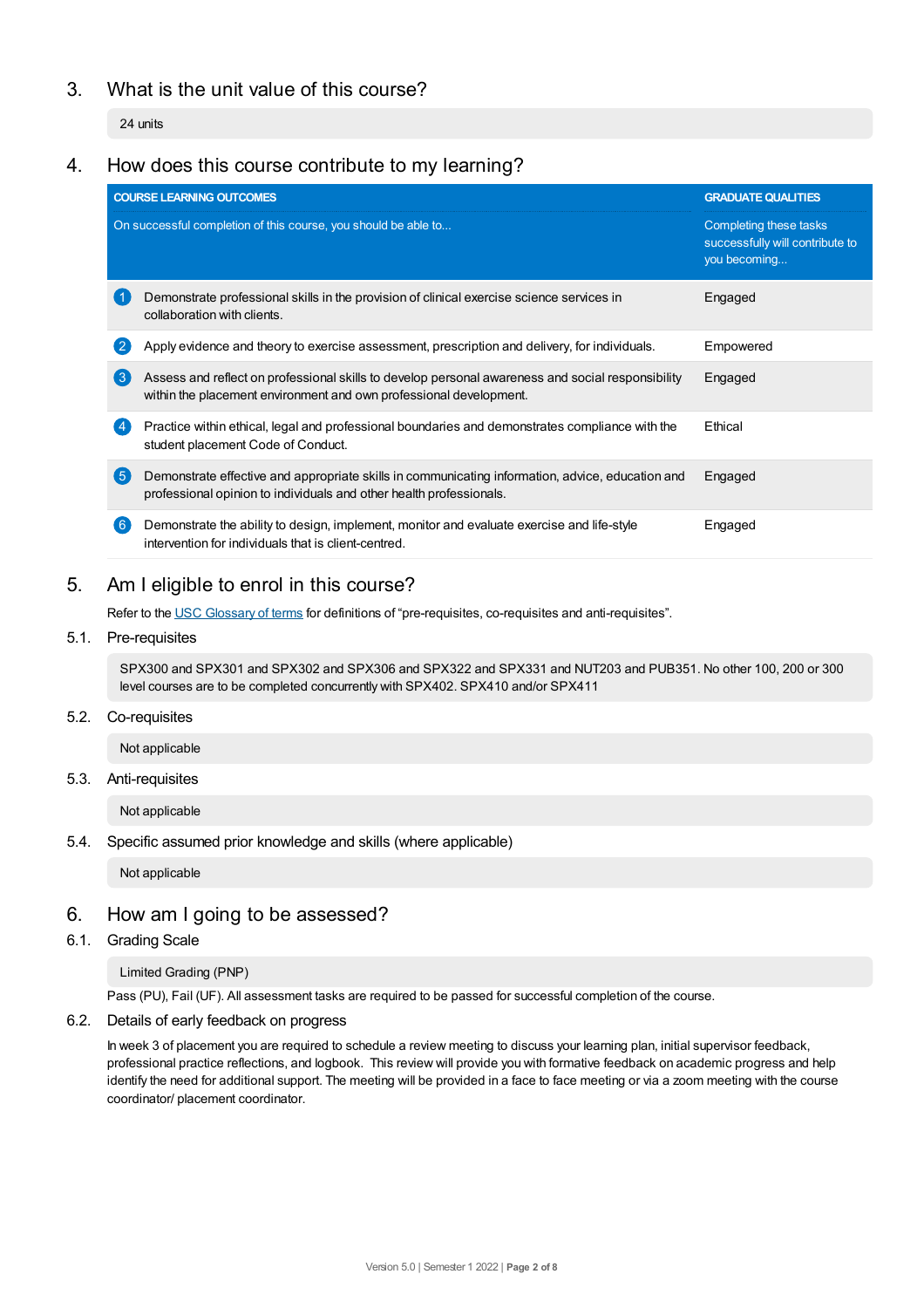### 6.3. Assessment tasks

| <b>DELIVERY</b><br><b>MODE</b> | <b>TASK</b><br>NO. | <b>ASSESSMENT</b><br><b>PRODUCT</b> | <b>INDIVIDUAL</b><br><b>OR GROUP</b> | <b>WHAT IS THE</b><br><b>DURATION /</b><br>LENGTH? | <b>WHEN SHOULD I SUBMIT?</b>                    | <b>WHERE SHOULD I</b><br><b>SUBMIT IT?</b> |
|--------------------------------|--------------------|-------------------------------------|--------------------------------------|----------------------------------------------------|-------------------------------------------------|--------------------------------------------|
| All                            | 1                  | Placement<br>performance            | Individual                           | For the<br>duration of the<br>placement<br>course  | Refer to Format                                 | SONIA                                      |
| All                            | 2                  | Portfolio                           | Individual                           | For the<br>duration of the<br>placement<br>course  | Throughout teaching period (refer to<br>Format) | Online ePortfolio<br>Submission            |

### **All - Assessment Task 1:** Code of Conduct

| <b>GOAL:</b>     | This task enables you to become familiar with and demonstrate the requisite professional behaviours captured in the<br>Code of Conduct for your discipline and work environment.                                                                                                                                                                                                                                                                                                                                                                                                                                                                                                                                                                                                                                                                                |                                                                                                                                                 |                                     |
|------------------|-----------------------------------------------------------------------------------------------------------------------------------------------------------------------------------------------------------------------------------------------------------------------------------------------------------------------------------------------------------------------------------------------------------------------------------------------------------------------------------------------------------------------------------------------------------------------------------------------------------------------------------------------------------------------------------------------------------------------------------------------------------------------------------------------------------------------------------------------------------------|-------------------------------------------------------------------------------------------------------------------------------------------------|-------------------------------------|
| <b>PRODUCT:</b>  |                                                                                                                                                                                                                                                                                                                                                                                                                                                                                                                                                                                                                                                                                                                                                                                                                                                                 | Placement performance                                                                                                                           |                                     |
| <b>FORMAT:</b>   | Whilst completing your 360 Clinical Exercise Physiology professional placement hours across SPX402 and SPX403, you<br>will be expected to abide by the discipline's code of conduct. Like any authentic work contract, you will be required to<br>comply with the Code of conduct. Your Course coordinator will be available to answer any questions you might have.<br>To be eligible to pass, you are required to complete this placement satisfactorily according to the criteria below.<br>If you fail to meet the student placement code of conduct you may fail the course and can be withdrawn from the workplace<br>immediately, as per the USC Workplace and Industry Placement procedures.<br>SUBMISSION: a signed Student Code of Conduct must be submitted during Orientation week and abided by throughout<br>the duration of the teaching period. |                                                                                                                                                 |                                     |
| <b>CRITERIA:</b> | No.                                                                                                                                                                                                                                                                                                                                                                                                                                                                                                                                                                                                                                                                                                                                                                                                                                                             |                                                                                                                                                 | <b>Learning Outcome</b><br>assessed |
|                  | 1                                                                                                                                                                                                                                                                                                                                                                                                                                                                                                                                                                                                                                                                                                                                                                                                                                                               | Behaviour in accordance with the discipline and ESSA's (governing body) code of<br>conduct, in a professional setting (EP Graduate attribute 1) | (4)                                 |
|                  | $\overline{2}$                                                                                                                                                                                                                                                                                                                                                                                                                                                                                                                                                                                                                                                                                                                                                                                                                                                  | Participation in a performance review to improve professional practice (EP Graduate)<br>attribute 1)                                            | $\left(3\right)$                    |
|                  | 3                                                                                                                                                                                                                                                                                                                                                                                                                                                                                                                                                                                                                                                                                                                                                                                                                                                               | Completion of allocated placement block in an approved professional organisation (EP<br>Graduate attributes 1)                                  | (3)(4)(5)                           |
|                  |                                                                                                                                                                                                                                                                                                                                                                                                                                                                                                                                                                                                                                                                                                                                                                                                                                                                 |                                                                                                                                                 |                                     |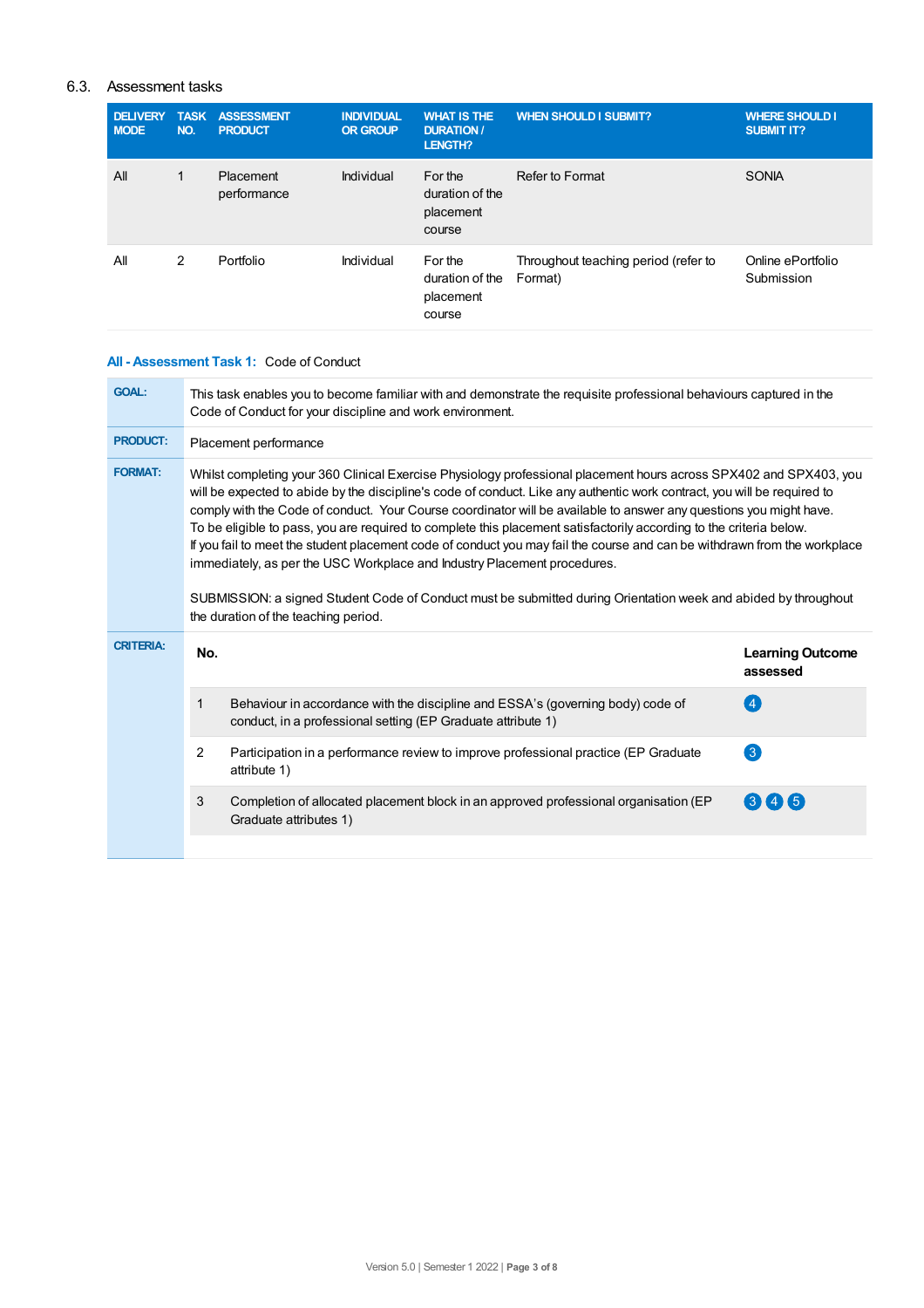### **All - Assessment Task 2:** Professional Competencies

| <b>GOAL:</b>    | You will demonstrate your competency and professional standard as a developing entry level Clinical Exercise<br>Physiologist. To do this you will undertake supervised work integrated learning placements and perform the tasks of an<br>Exercise Physiologist working in a professional setting. A key element of this assessment will be the collation of<br>documents (Portfolio) demonstrating competency development.                                                                                                                                                              |
|-----------------|------------------------------------------------------------------------------------------------------------------------------------------------------------------------------------------------------------------------------------------------------------------------------------------------------------------------------------------------------------------------------------------------------------------------------------------------------------------------------------------------------------------------------------------------------------------------------------------|
| <b>PRODUCT:</b> | Portfolio                                                                                                                                                                                                                                                                                                                                                                                                                                                                                                                                                                                |
| <b>FORMAT:</b>  | Exercise and Sports Science Australia (ESSA) has identified a number of core skills that are fundamental to Accredited<br>Exercise Physiologist Professional Standards. This assessment task captures professional skills in professional practice,<br>exercise assessment, exercise prescription and exercise delivery, and other Accredited Exercise Physiologist<br>Professional Standards. Each placement contains components of the overall task and each component must be submitted<br>on time and passed (to satisfactory standards) for the overall task to achieve a PU grade. |
|                 | The Practicum Portfolio will include the following components/items:                                                                                                                                                                                                                                                                                                                                                                                                                                                                                                                     |
|                 | a) A learning plan for each placement site; completed by the student and their placement supervisor during the first week<br>of placement - submitted by the end of the first week of each allocated placement.                                                                                                                                                                                                                                                                                                                                                                          |
|                 | b) Supervisor Feedback:<br>- Initial supervisor feedback for each placement site attended; completed by the student and their placement supervisor at<br>the halfway mark of placement (week 3) - submitted by the end of week 3 of each allocated placement.<br>- Final supervisor feedback for each placement site attended; completed by the student and their placement supervisor<br>during the final week of each allocated placement - submitted by the end of each allocated placement                                                                                           |
|                 | c) 2 Professional practice reflections (PPR); case studies completed by the student and verified by their placement<br>supervisor by the end of the allocated placement block - submitted by the first Monday after completion of the allocated<br>placement.                                                                                                                                                                                                                                                                                                                            |
|                 | d) 1 Placement engagement reflection (PER) for each placement site attended; completed by the student and their<br>placement supervisor during the final week of each allocated placement - submitted by the first Monday after completion of<br>the allocated placement.<br>The PER should contain the following items:                                                                                                                                                                                                                                                                 |
|                 | * The student's placement logbook of practicum hours and any other evidence of competencies demonstrated during their<br>placement with the site; verified by their placement supervisor/s<br>* The final supervisor feedback<br>* The student's demonstrated competencies as assessed by the placement supervisor.                                                                                                                                                                                                                                                                      |
|                 | e) Final submission meeting: Completed in week 13 of semester. Interview times booked through the course coordinator.<br>It is expected that students will have addressed all feedback provided during the teaching period and have their completed<br>Practicum Portfolio ready for final grading.                                                                                                                                                                                                                                                                                      |
|                 | NOTE: Student are required to complete and submit an approved log of hours form to SONIA online once the PERs have<br>been approved and signed off by the placement coordinator.<br>FINAL GRADES FOR THIS PLACEMENT COURSE WILL NOT BE RELEASED UNTILL THE LOG OF HOURS FORM<br>HAS BEEN SUBMITTED AND APPROVED IN SONIA.                                                                                                                                                                                                                                                                |
|                 |                                                                                                                                                                                                                                                                                                                                                                                                                                                                                                                                                                                          |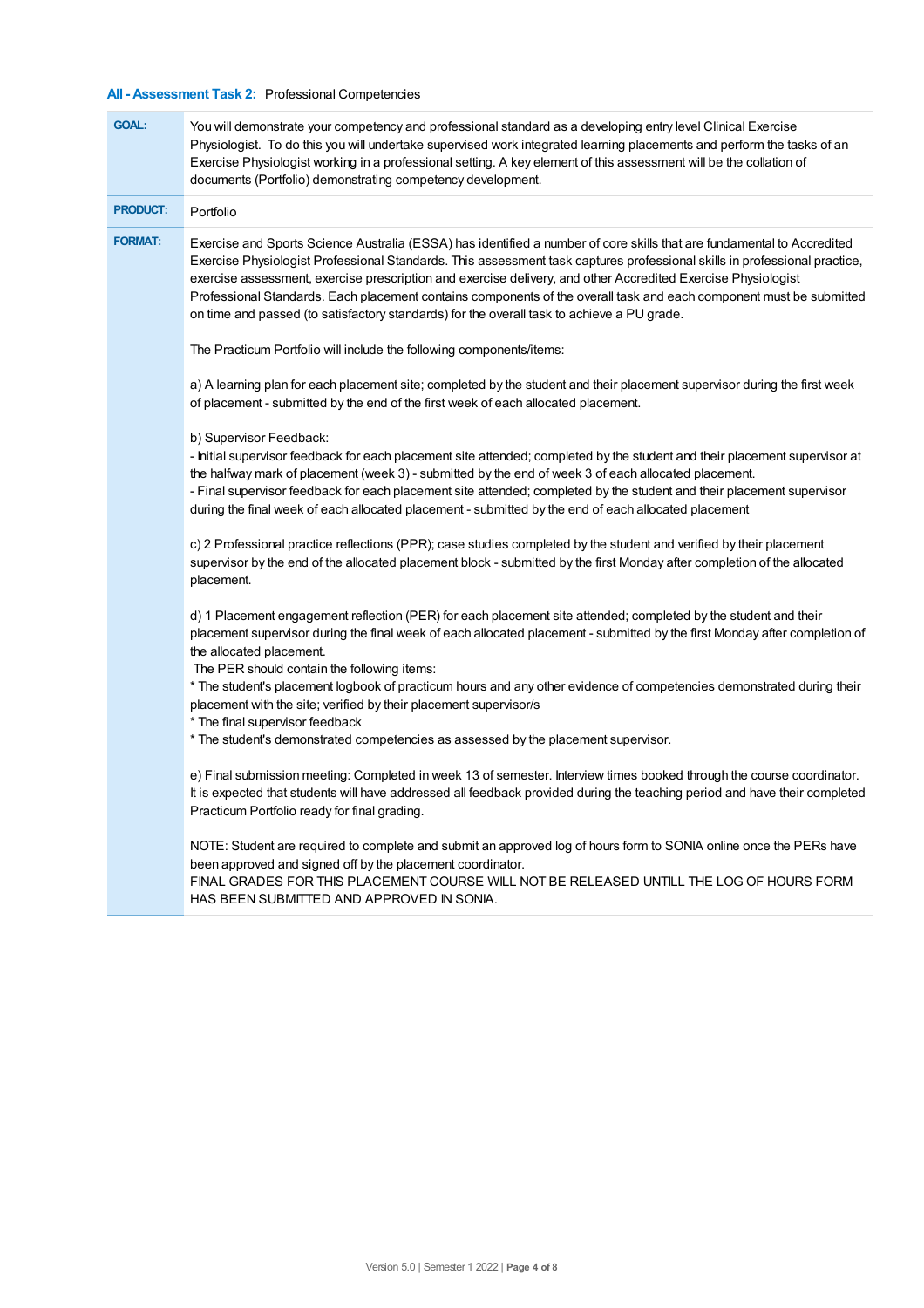| <b>CRITERIA:</b> | No. |                | <b>Learning Outcome</b><br>assessed                                                                                                                             |                 |
|------------------|-----|----------------|-----------------------------------------------------------------------------------------------------------------------------------------------------------------|-----------------|
|                  |     | 1              | Professional Communication: Engage clients to facilitate exercise and health lifestyle<br>management that is client-centred (EP Graduate attribute 3 and 11)    | 026             |
|                  |     | $\overline{2}$ | Professional collaboration: Engage the health care team to collaboratively provide client<br>care (EP Graduate attribute 4)                                     | 46              |
|                  |     | 3              | Professional collaboration: Referring on where required (EP Graduate attribute 4)                                                                               | 46              |
|                  |     | 4              | Professional collaboration: Identifies the roles of the team (EP Graduate attribute 4)                                                                          | 345             |
|                  |     | 5              | Professional practice: Commitment to reflective practice, professional development and<br>lifelong learning (EP Graduate attribute 5)                           | 28              |
|                  |     | 6              | Professional practice: Applies evidence and theory to provide exercise intervention and<br>education (EP Graduate attribute 2, 6, 7)                            | $\mathbf{0}$ 26 |
|                  |     | $\overline{7}$ | Professional practice: Collects, Assesses and interprets relevant client information to<br>prioritized exercise and lifestyle goals (EP Graduate attribute 10). | 16              |
|                  |     | 8              | Professional practice: Designs, implements, monitors and evaluates exercise prescription<br>(EP Graduate attribute 8, 9)                                        | 6               |
|                  |     |                |                                                                                                                                                                 |                 |

# 7. Directed study hours

A 12-unit course will have total of 150 learning hours which will include directed study hours (including online if required), self-directed learning and completion of assessable tasks. Directed study hours may vary by location. Student workload is calculated at 12.5 learning hours per one unit.

# 8. What resources do I need to undertake this course?

Please note: Course information, including specific information of recommended readings, learning activities, resources, weekly readings, etc. are available on the course Canvas site– Please log in as soon as possible.

### 8.1. Prescribed text(s) or course reader

There are no required/recommended resources for this course.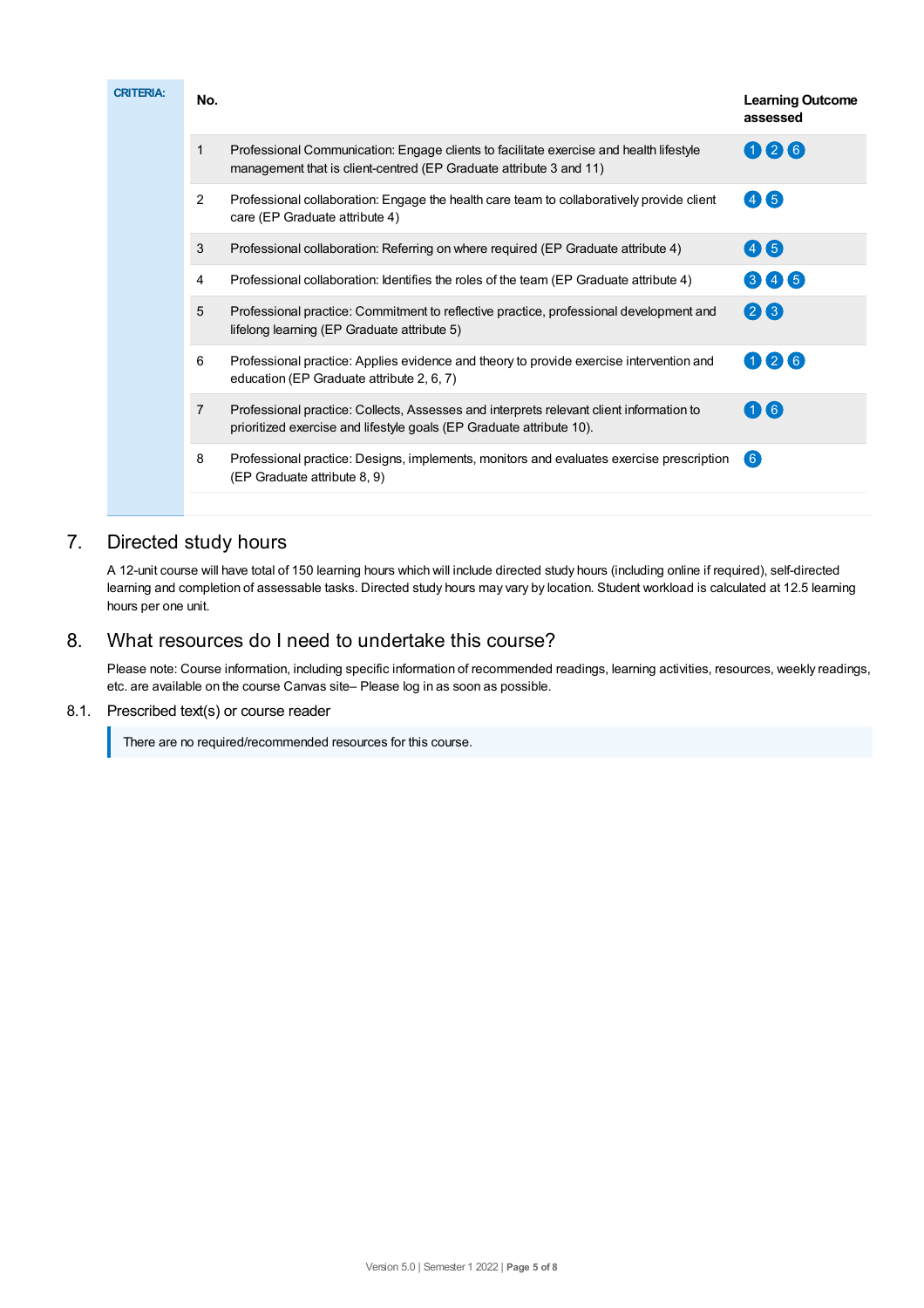### 8.2. Specific requirements

### Mandatory Requirements

You are required to submit mandatory requirements to be eligible for a manual face to face enrolment meeting for SPX402. You must commence this process June the year prior. Mandatory information can be found on the Sport and Exercise Community page, SONIA online (select Sport & Exercise Science), and/or the USC website under Sport and Exercise Science/ Clinical Exercise Physiology-Placements

Another mandatory item which is completed after you have selected your enrolment meeting and are preparing for your enrolment meeting, is the Student Placement agreement. The Student Placement Agreement (SPA) consists of two (2) mandatory electronic forms (eForms) completed in your SONIA account before you commence placement:

(1) Placement Disclosure Statement Form

(2) Placement Details Agreement Form (completed after you have been allocated to your placement site/s and must be complete by the first lecture). - This form is completed in SONIA.

The Mandatories include:

- blue card,
- NDIS worker screening card
- Clinical Vaccinations (Hep B, Measles, Mumps, Rubella, Varicella (chicken pox), Pertussis (whooping cough)),
- QHealth modules and
- First Aid and CPR

- Tuberculosis risk assessment form

#### \* COVID-19 vaccination evidence:

To attend placement at some of our external hosts, you may be required to show evidence of your COVID-19 vaccination status. These sites include, but are not limited to, QLD Health hospital and health service facilities, disability, aged care and other vulnerable facilities. At the moment, COVID vaccinations are not a mandatory requirement for this degree, however this may change in the future and you should consider the information provided byQLD Health at https://www.health.qld.gov.au/employment/clinical-placement/whats-new, as there is a possibility that COVID-19 vaccination could become a mandatory requirement if directed by the Government.

We support your right to make an informed choice regarding COVID-19 vaccination. However, as an education provider, USC does not have the authority to waive the requirements set out by a facility hosting a student for placement, or by the Queensland or Federal Governments.

The steps involved in enrolment are the following and can take some time, so you must commence this process in the year prior to Semester one commencement:

#### 1. You will need to access SONIA Online

2. Register your interest to enrol in SPX402 and SPX403 (go onto SONIA under the Forms tab and select "Expression of interest Pre-Enrolment Form…" in the drop down, add it, complete the form and submit it.

3. Complete your pre-enrolment Mandatory Requirements

- Follow the prompts to the Mandatory Buttons for Blue Card, CPR and First Aid, QLD Health Modules and Clinical Vaccinations so you are eligible for an enrolment meeting.

- Please note your PrePlace will not be available to complete until after you have been enrolled via the manual enrolment meeting. 4. Once all the required course mandatories are uploaded to SONIA; email shssplacements@usc.edu.au to confirm your eligibility to enrol

5. If you are eligible you will receive an email asking you to select a group meeting time to finalise your enrolment

Please note these links are also found on the Sport and Exercise Community page

#### Assessment Criteria

into SPX402

You will receive whole class generic guidelines on the structure and content of your assessment items including your placement log books. They will be consistent with the standards required for submission to Exercise and Sport Science Australia (ESSA) and the university. You will be required to hold your assessment items to this standard whilst on placement. This will also be discussed further in your first lecture. Each placement contains components of the overall assessment tasks and each component must be submitted on time and passed for the task (of required standard) to achieve an overall PU grade.

#### Clinical Tools

You are expected to already own a personal set of clinical tools, comprising: tailor's tape measure (150cm, flexible), large plastic goniometer, sphygmomanometer, stethoscope (for SPX4XX courses, including your 4th year intensives). It is expected that students will retain these tools throughout their working lives. Students may be required to bring their own (labelled) clinical tools to placements.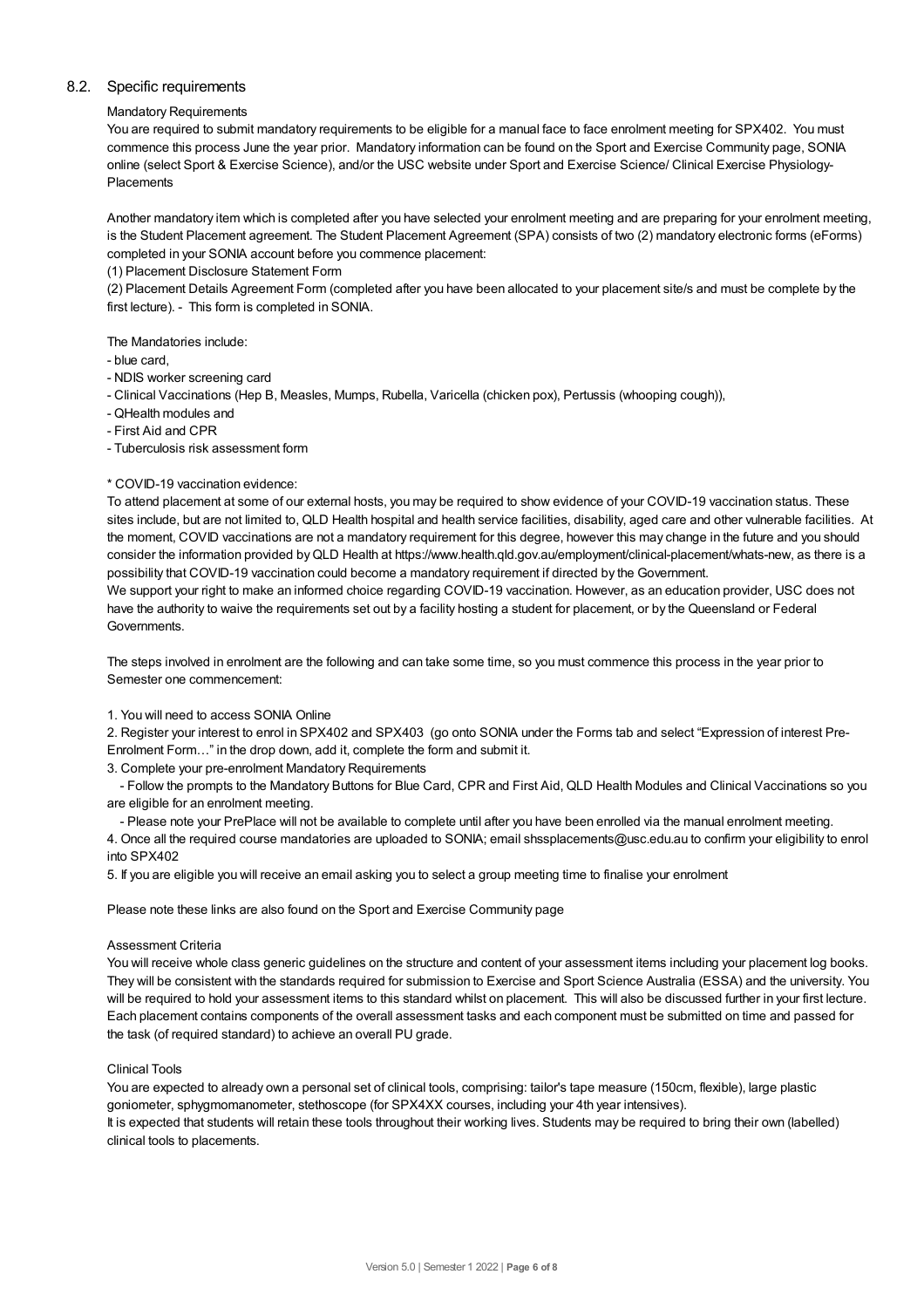### 9. How are risks managed in this course?

Risk assessments have been performed for all field activities and low to moderate levels of health and safety risk exists. Moderate risks may include working in an Australian bush setting, working with people, working outside normal office hours for example. It is your responsibility to review course material, search online, discuss with lecturers and peers and understand the health and safety risks associated with your specific course of study and to familiarise yourself with the University's general health and safety principles by reviewing the online [induction](https://online.usc.edu.au/webapps/blackboard/content/listContentEditable.jsp?content_id=_632657_1&course_id=_14432_1) training for students, and following the instructions of the University staff.

# 10. What administrative information is relevant to this course?

### 10.1. Assessment: Academic Integrity

Academic integrity is the ethical standard of university participation. It ensures that students graduate as a result of proving they are competent in their discipline. This is integral in maintaining the value of academic qualifications. Each industry has expectations and standards of the skills and knowledge within that discipline and these are reflected in assessment.

Academic integrity means that you do not engage in any activity that is considered to be academic fraud; including plagiarism, collusion or outsourcing any part of any assessment item to any other person. You are expected to be honest and ethical by completing all work yourself and indicating in your work which ideas and information were developed by you and which were taken from others. You cannot provide your assessment work to others.You are also expected to provide evidence of wide and critical reading, usually by using appropriate academic references.

In order to minimise incidents of academic fraud, this course may require that some of its assessment tasks, when submitted to Canvas, are electronically checked through Turnitin. This software allows for text comparisons to be made between your submitted assessment item and all other work to which Turnitin has access.

### 10.2. Assessment: Additional Requirements

Limited Graded Course:

This course will be graded as Pass in a Limited Grade Course (PU) or Fail in a Limited Grade Course (UF) as per clause 4.1.3 and 4.1.4 of the Grades and Grade Point Average (GPA) - Institutional Operating Policy of the USC.

In a course eligible to use Limited Grades, all assessment items in that course are marked on a Pass/Fail basis and all assessment tasks are required to be passed for a student to successfully complete the course. Supplementary assessment is not available in courses using Limited Grades.

### 10.3. Assessment: Submission penalties

You must contact your Course Coordinator and provide the required documentation if you require an extension.

10.4. SafeUSC

USC is committed to a culture of respect and providing a safe and supportive environment for all members of our community. For immediate assistance on campus contact SafeUSC by phone: 07 [5430](tel:07%205430%201168) 1168 or using the [SafeZone](https://www.safezoneapp.com) app. For general enquires contact the SafeUSC team by phone 07 [5456](tel:07%205456%203864) 3864 or email [safe@usc.edu.au](mailto:safe@usc.edu.au).

The SafeUSC Specialist Service is a Student Wellbeing service that provides free and confidential support to students who may have experienced or observed behaviour that could cause fear, offence or trauma. To contact the service call 07 [5430](tel:07%205430%201226) 1226 or email [studentwellbeing@usc.edu.au](mailto:studentwellbeing@usc.edu.au).

### 10.5. Study help

For help with course-specific advice, for example what information to include in your assessment, you should first contact your tutor, then your course coordinator, if needed.

If you require additional assistance, the Learning Advisers are trained professionals who are ready to help you develop a wide range of academic skills. Visit the Learning [Advisers](https://www.usc.edu.au/current-students/student-support/academic-and-study-support/learning-advisers) web page for more information, or contact Student Central for further assistance: +61 7 5430 2890 or [studentcentral@usc.edu.au](mailto:studentcentral@usc.edu.au).

### 10.6. Wellbeing Services

Student Wellbeing provide free and confidential counselling on a wide range of personal, academic, social and psychological matters, to foster positive mental health and wellbeing for your academic success.

To book a confidential appointment go to [Student](https://studenthub.usc.edu.au/) Hub, email [studentwellbeing@usc.edu.au](mailto:studentwellbeing@usc.edu.au) or call 07 5430 1226.

### 10.7. AccessAbility Services

Ability Advisers ensure equal access to all aspects of university life. If your studies are affected by a disability, learning disorder mental health issue, injury or illness, or you are a primary carer for someone with a disability or who is considered frail and aged, [AccessAbility](https://www.usc.edu.au/learn/student-support/accessability-services/documentation-requirements) Services can provide access to appropriate reasonable adjustments and practical advice about the support and facilities available to you throughout the University.

To book a confidential appointment go to [Student](https://studenthub.usc.edu.au/) Hub, email [AccessAbility@usc.edu.au](mailto:AccessAbility@usc.edu.au) or call 07 5430 2890.